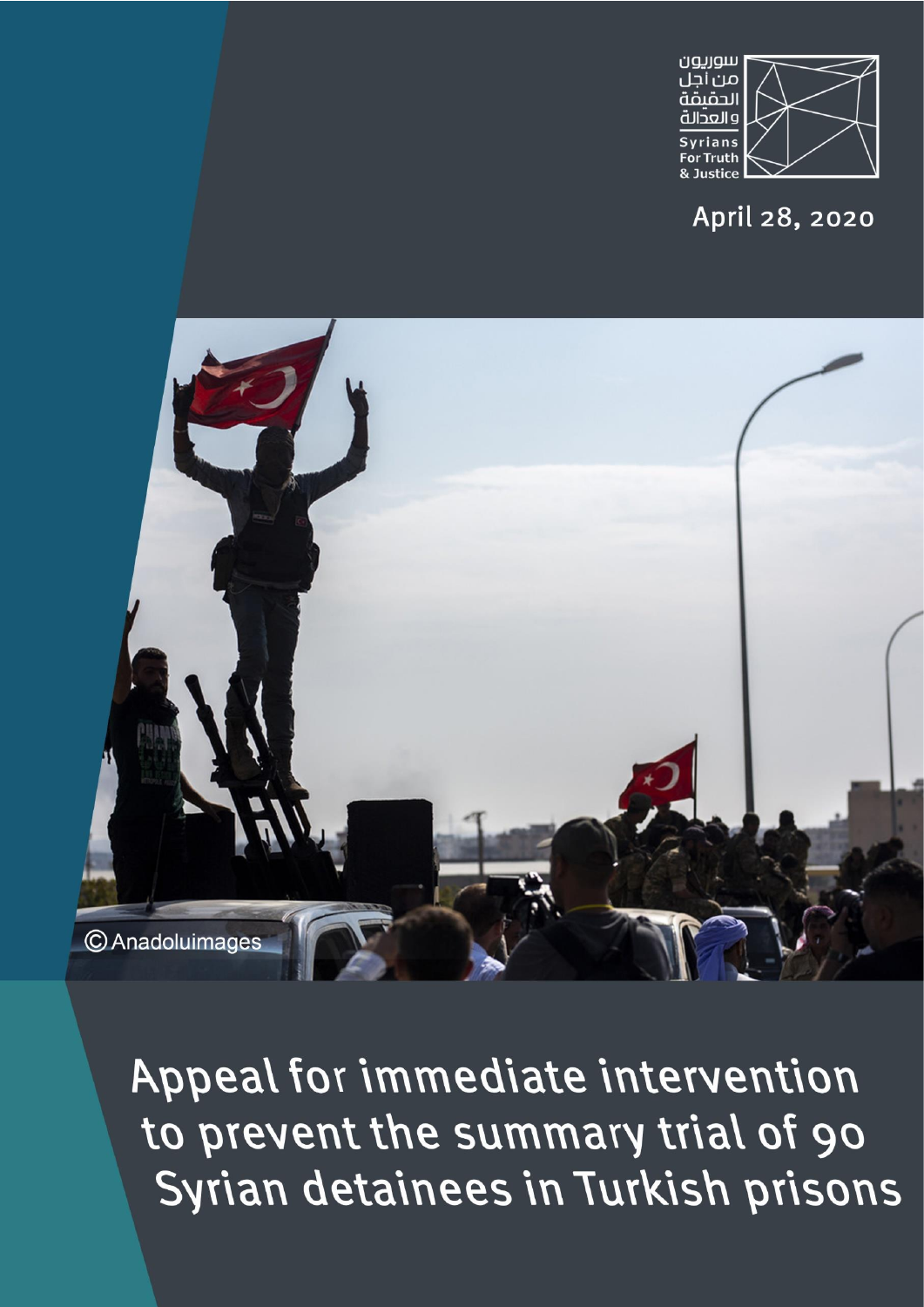## **Appeal for immediate intervention to prevent the summary trial of 90 Syrian detainees in Turkish prisons**

*41 Organizations call for immediate action to free Syrian detainees from Hilvan Prison in Turkey's Sanliurfa province, Amid fears for their lives after the spread of coronavirus pandemic, and unfair sentences against them*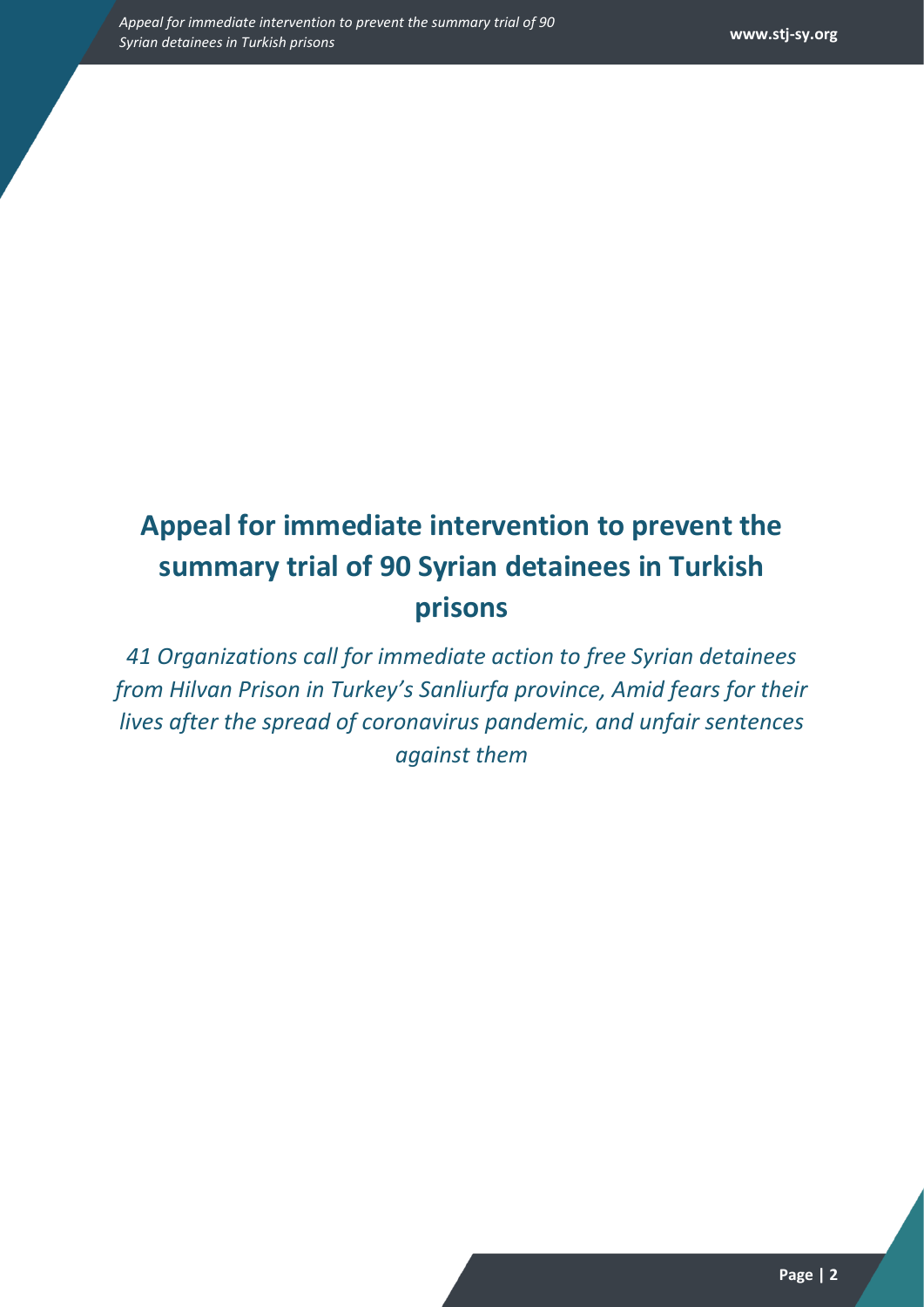## **UN Secretary-General:** António Guterres,

**UN High Commissioner:** Michelle Bachelet,

We, signatory Syrian organizations, are making this appeal to express our concern about the fate of more than 90 Syrian detainees, $1$  who were transferred to Turkish prisons in late 2019 after spending various periods in unofficial detention centers of the Turkish-backed "National Army", affiliated with the National Coalition for Syrian Revolution and Opposition Forces.

According to the collected and verified information, the arrests were conducted in rural areas of the two towns of Tal Abyad and Ras al-Ayn (Sere Kanye), and they took place in late October and November 2019, during the period immediately following Operation Peace Spring, which was waged on October 9, 2019, and resulted in the occupation of the region by Turkey.

The detained persons are Syrian citizens of different ethnic backgrounds, including "Arabs and Kurds", and it was verified that some of them were subjected to ill-treatment and extracting confessions from them under pressure and coercion in Syrian territories before being transferred to Turkey.

In addition, certain information was obtained indicating that the detainees were transferred to the Hilvan Prison in the Turkish province of Sanliurfa and they were conveyed to the "AĞIR CEZA MAHKEMESİ" court. The following charges were brought against them:

- 1. Breaching the unity of the Turkish state.
- 2. The attempt to divide the country (Turkey).
- 3. Joining a "terrorist" force (referring to the Syrian Democratic Forces SDF, the People's Protection Units YPG, and others).
- 4. Murder.

Their court appearance had been scheduled in early April 2020, but it was postponed indefinitely, due to the outbreak of the coronavirus pandemic in Turkey.

The transfer of Syrian citizens into Turkish territory to appear before its courts and be tried according to its laws without committing any assault on its territory against its citizens or their property is considered a violation of the international law and norms; only Syrian courts have the right to hold them accountable if found guilty.

Turkey is considered to be an occupying force in Syria, though not declaring it officially yet. Turkey must, therefore, act in accordance with the four Geneva Conventions of 1949 and their additional protocols; Article 49 of the Fourth Geneva Convention states: "The Occupying Power shall not deport or transfer parts of its own civilian population into the

<sup>&</sup>lt;sup>1</sup> 70 names were identified with their full information.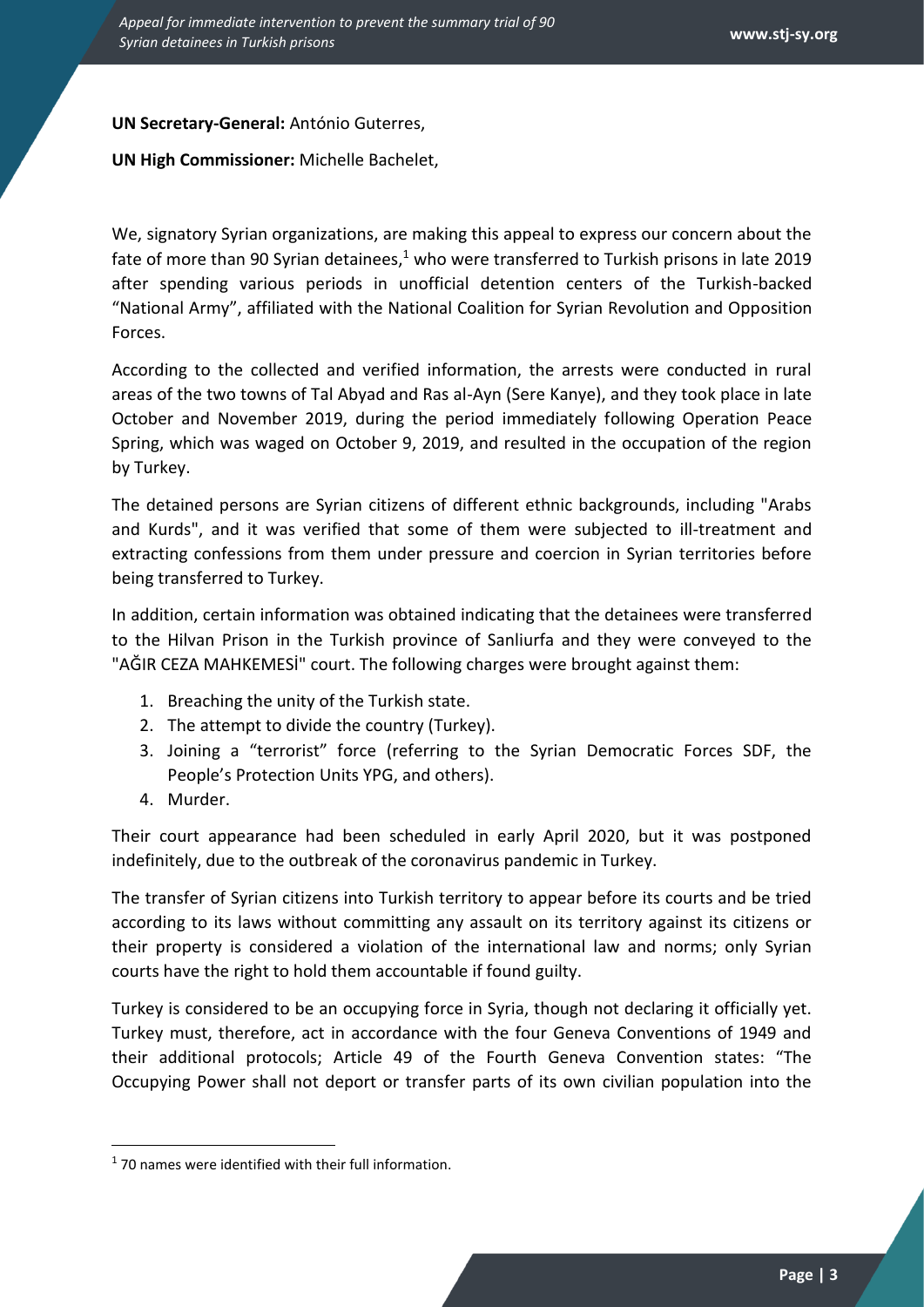territory it occupies." It also prohibits the "individual or mass forcible transfers, as well as deportations of protected persons from occupied territory".

Accordingly, we, the signatories of this appeal call:

- **1. To pressure the Turkish government to prevent it from involving detainees transferred from Syria in arbitrary trials.**
- **2. To give impartial and independent international commissions and organizations full access to detainees and their files.**
- **3. Allow the families and relatives of the detainees to communicate with them.**
- **4. Release the detainees and return them to the Syrian territory.**

## **Signatory organizations:**

- 1. Adel Center for Human Rights
- 2. Adopt a Revolution
- 3. Albaghouz hope Development
- 4. ALHasakah Organization for Reliaf and Development
- 5. Ataa Development
- 6. Avarin for Kurdish Women Association
- 7. DAN for Relief and Development
- 8. Democratic woman network
- 9. Documentation Center in North Syria
- 10. Dream charity
- 11. Equal Citizenship Center
- 12. Ezdina Foundation
- 13. Fraternity Foundation for Human Rights FFHR-Birati
- 14. Gerke leke charity
- 15. Hope Smile Organization
- 16. Human rights organisations afrin-syria
- 17. Human Rights Organization In Jazeera
- 18. Human Rights Organization in Syria MAF
- 19. Judi charity for development and relief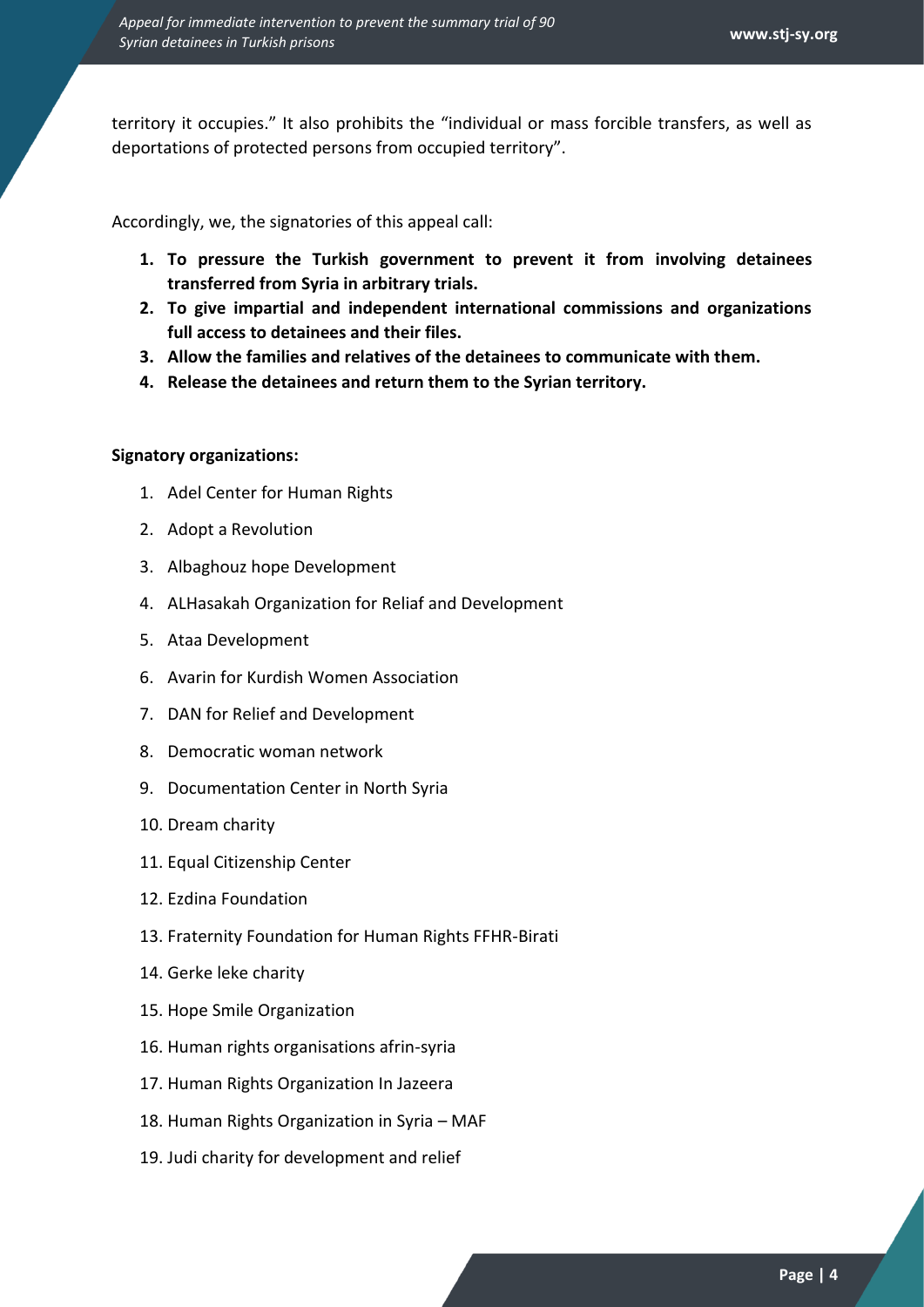- 20. Khanaf Associationfor Relief and Development
- 21. Kurdish Committee for Human Rights-Rased
- 22. Kurdish Legal committee Violation
- 23. Lekolin Centre for Studies and Legal Researches
- 24. NABD Organization
- 25. Omid center for revive civil society
- 26. Peace and Freedom Center for Civil Society
- 27. Peace andcivil society center
- 28. Peace She-Leaders Network
- 29. PÊL- Civil Waves
- 30. Rights Defense Initiative
- 31. Sanabel Al Furat Humanitarian
- 32. Sara organization to combat violence against women
- 33. Share Center for civic Development
- 34. Shaushka Women Association
- 35. Ster organization for development
- 36. Syrian Center for Media and Freedom of Expression (SCM)
- 37. Syrians for Truth and Justice
- 38. Tayif Organization
- 39. Tulip Organization to Support Women and Kid (TSWK)
- 40. Violation Documentation Center in North Syria
- 41. Vision Organization